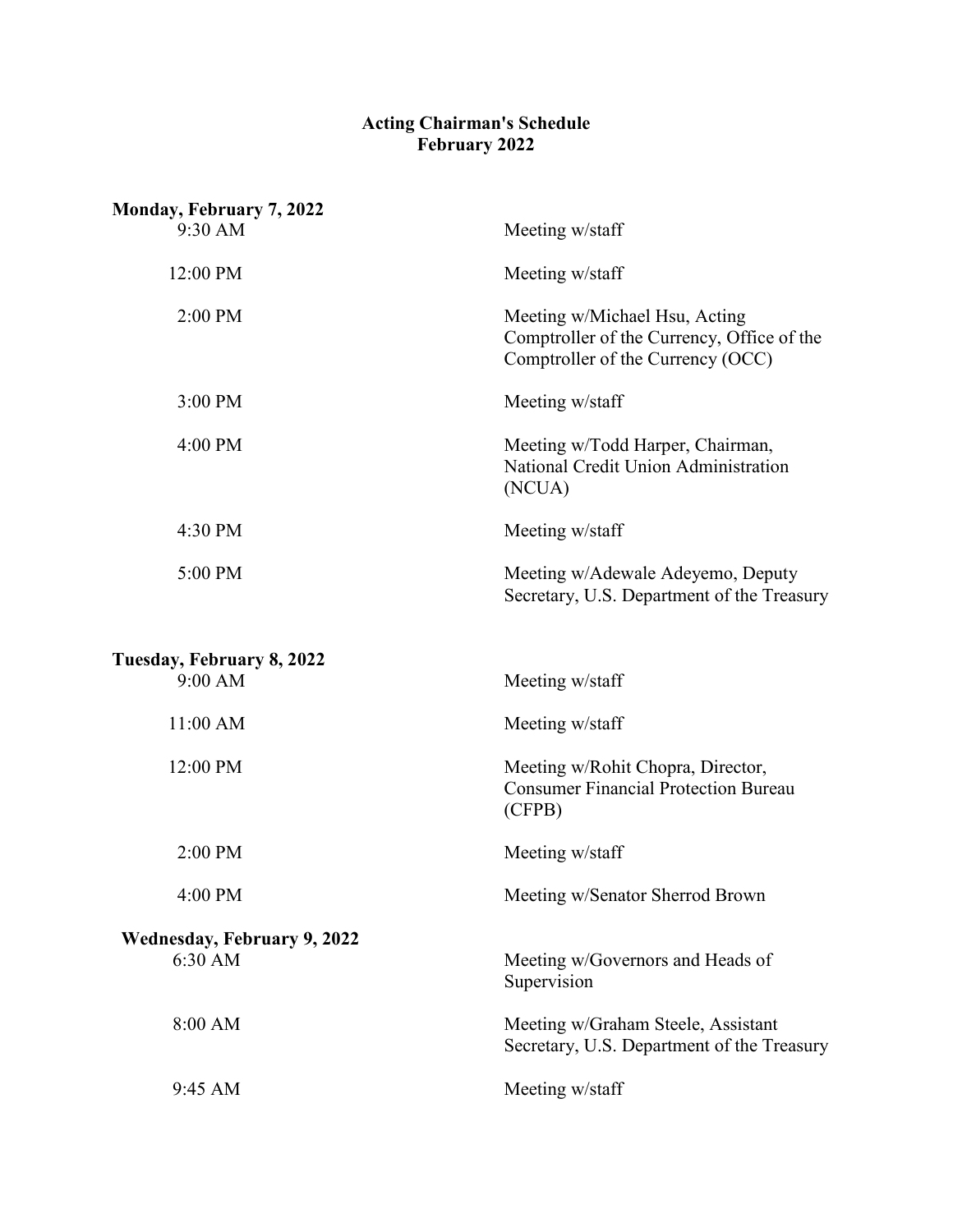| 10:30 AM                    | Meeting w/staff                                                                                                                                                                 |
|-----------------------------|---------------------------------------------------------------------------------------------------------------------------------------------------------------------------------|
| 12:00 PM                    | Meeting w/GAO Financial Statement and<br>Audit                                                                                                                                  |
| 1:00 PM                     | Meeting w/Janet Yellen, Secretary of the<br>Treasury, U.S. Department of the Treasury                                                                                           |
| 2:30 PM                     | Meeting w/staff                                                                                                                                                                 |
| 4:00 PM                     | Meeting w/staff                                                                                                                                                                 |
| 5:00 PM                     | Meeting w/Nicole Elam, President and CEO<br>and Robert James, II, Chairman, National<br>Bankers Association; and Michael Williams,<br>Founder and President, The Williams Group |
| Thursday, February 10, 2022 |                                                                                                                                                                                 |
| 10:00 AM                    | Meeting w/staff                                                                                                                                                                 |
| 11:00 AM                    | Meeting w/staff                                                                                                                                                                 |
| 1:00 PM                     | Meeting w/staff                                                                                                                                                                 |
| 1:30 PM                     | Meeting w/staff                                                                                                                                                                 |
| 2:00 PM                     | Meeting w/staff                                                                                                                                                                 |
| 3:00 PM                     | Meeting w/Kenneth Kelly, CEO, First<br>Independence Bank                                                                                                                        |
| 4:00 PM                     | Meeting w/staff                                                                                                                                                                 |
| 5:30 PM                     | Meeting w/Lael Brainard, Governor, Board<br>of Governors, Federal Reserve Board and<br>Michael Hsu, Acting Comptroller of the<br>Currency, OCC                                  |
| Friday, February 11, 2022   |                                                                                                                                                                                 |
| 9:30 AM                     | Meeting w/staff                                                                                                                                                                 |
| 10:00 AM                    | Meeting w/staff                                                                                                                                                                 |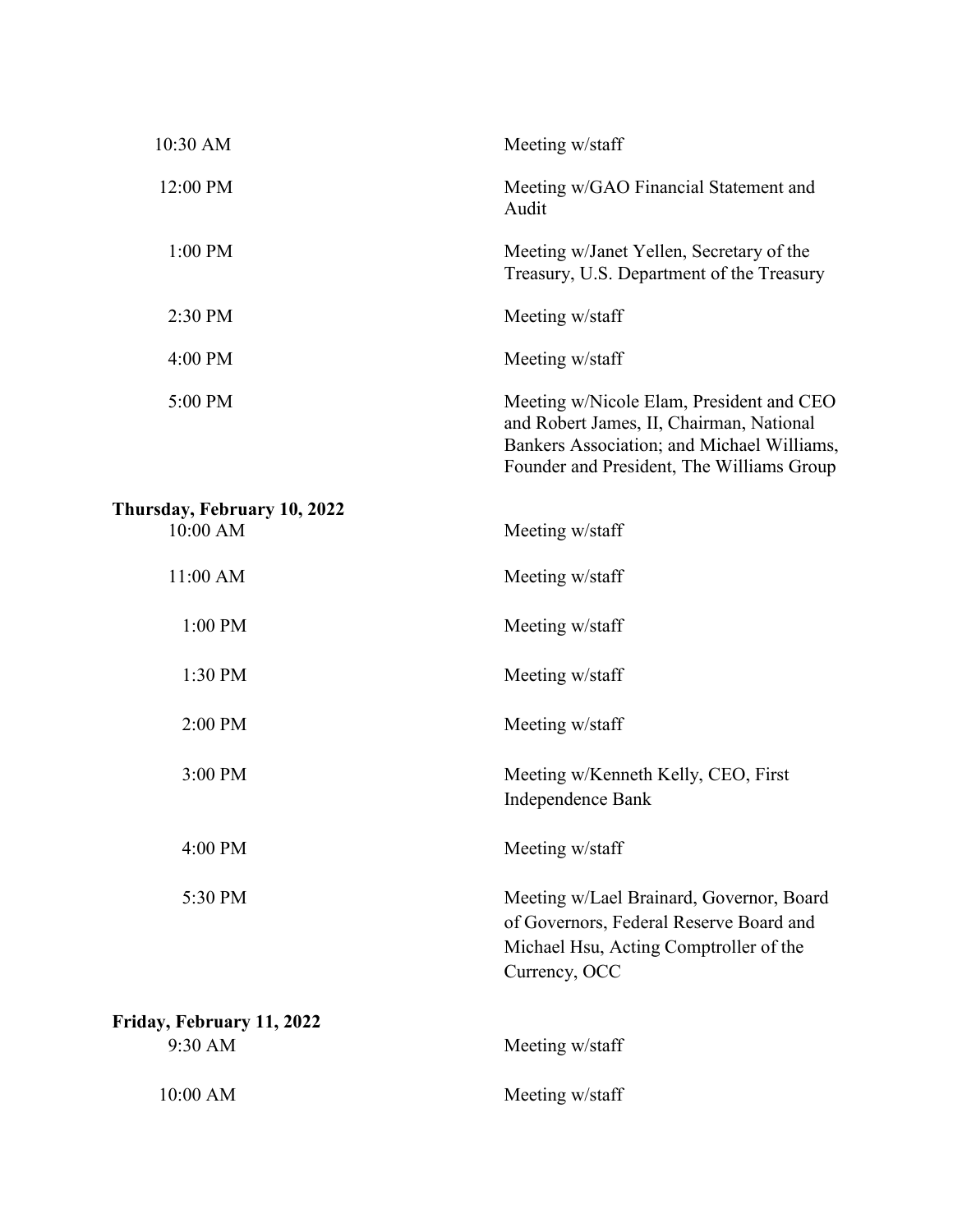| 12:00 PM                  | Meeting w/staff                                                                                                                                                                                                                         |
|---------------------------|-----------------------------------------------------------------------------------------------------------------------------------------------------------------------------------------------------------------------------------------|
| 1:00 PM                   | Meeting w/Jane Fraser, CEO, Citi                                                                                                                                                                                                        |
| 1:30 PM                   | Meeting w/staff                                                                                                                                                                                                                         |
| 2:30 PM                   | Meeting w/staff                                                                                                                                                                                                                         |
| 3:30 PM                   | Meeting w/staff                                                                                                                                                                                                                         |
| 5:00 PM                   | Meeting w/Anita Mehra, Corporate Vice<br>President and Joel Combs, Director of<br>Impact Investments, Microsoft                                                                                                                         |
| Monday, February 14, 2022 |                                                                                                                                                                                                                                         |
| 9:30 AM                   | Meeting w/staff                                                                                                                                                                                                                         |
| 11:00 AM                  | Meeting w/Michael Hsu, Acting<br>Comptroller of the Currency, OCC                                                                                                                                                                       |
| 12:00 PM                  | Meeting w/staff                                                                                                                                                                                                                         |
| 1:00 PM                   | Meeting w/staff                                                                                                                                                                                                                         |
| 2:00 PM                   | Meeting w/Marietta Rodriguez,<br>President & CEO, NeighborWorks America                                                                                                                                                                 |
| 3:00 PM                   | Meeting w/Todd Harper, Chairman, NCUA                                                                                                                                                                                                   |
| 3:30 PM                   | Meeting w/Marietta Rodriguez,<br>President & CEO, Kate Titford, Senior Vice<br>President & Deputy General Counsel, and<br>Kirsten Johnson-Obey, Senior Vice<br>President, Public Policy and Legislative<br><b>Affairs NeighborWorks</b> |
| 4:00 PM                   | Meeting w/Financial Crimes Enforcement<br><b>Network Interagency Principals</b>                                                                                                                                                         |
| 5:00 PM                   | Meeting w/Marietta Rodriguez,<br>President & CEO, NeighborWorks                                                                                                                                                                         |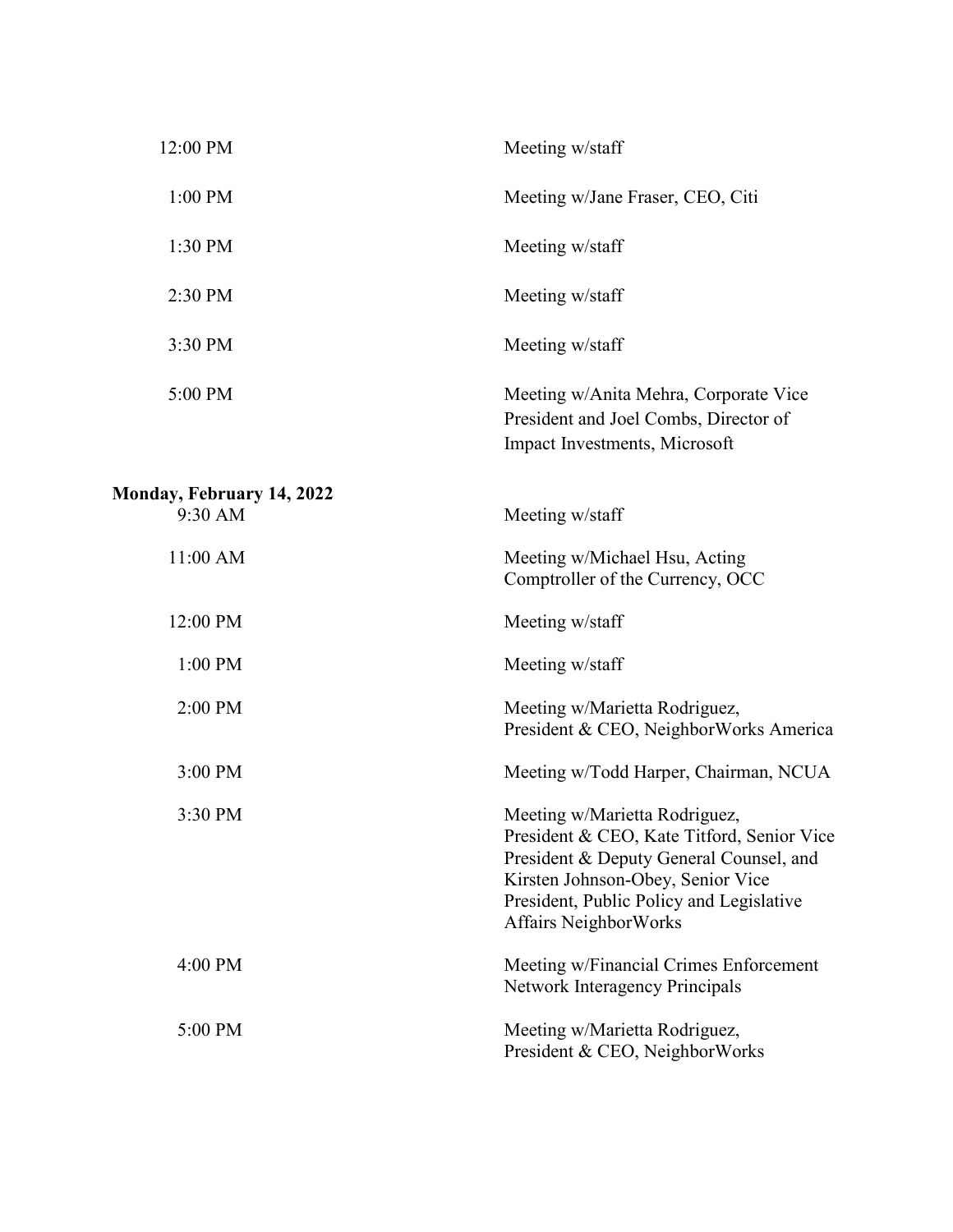| Tuesday, February 15, 2022                     |                                                                                           |
|------------------------------------------------|-------------------------------------------------------------------------------------------|
| 9:00 AM                                        | Meeting w/staff                                                                           |
| 10:00 AM                                       | Meeting w/Charles Cooper, Commissioner,<br><b>Texas Department of Banking</b>             |
| 11:00 AM                                       | Meeting w/staff                                                                           |
| 12:00 PM                                       | Meeting w/Rohit Chopra, Director, CFPB                                                    |
| 1:30 PM                                        | Meeting w/staff                                                                           |
| 2:30 PM                                        | Meeting w/William "Bill" Rogers, Jr.,<br>President & CEO, Truist Financial<br>Corporation |
| 3:00 PM                                        | Meeting w/staff                                                                           |
| 5:00 PM                                        | Meeting w/staff                                                                           |
| 6:00 PM                                        | Meeting w/Marietta Rodriguez,<br>President & CEO, NeighborWorks                           |
| <b>Wednesday, February 16, 2022</b><br>9:00 AM | Meeting w/staff                                                                           |
| 9:30 AM                                        | Meeting w/staff                                                                           |
| 10:30 AM                                       | Meeting w/staff                                                                           |
| 12:00 PM                                       | Meeting w/staff                                                                           |
| 3:00 PM                                        | Meeting w/Senator Jack Reed                                                               |
| 5:30 PM                                        | Meeting w/staff                                                                           |
| 6:00 PM                                        | Meeting w/staff                                                                           |
| Thursday, February 17, 2022<br>8:30 AM         | Meeting w/staff                                                                           |
| 9:00 AM                                        | Meeting w/staff                                                                           |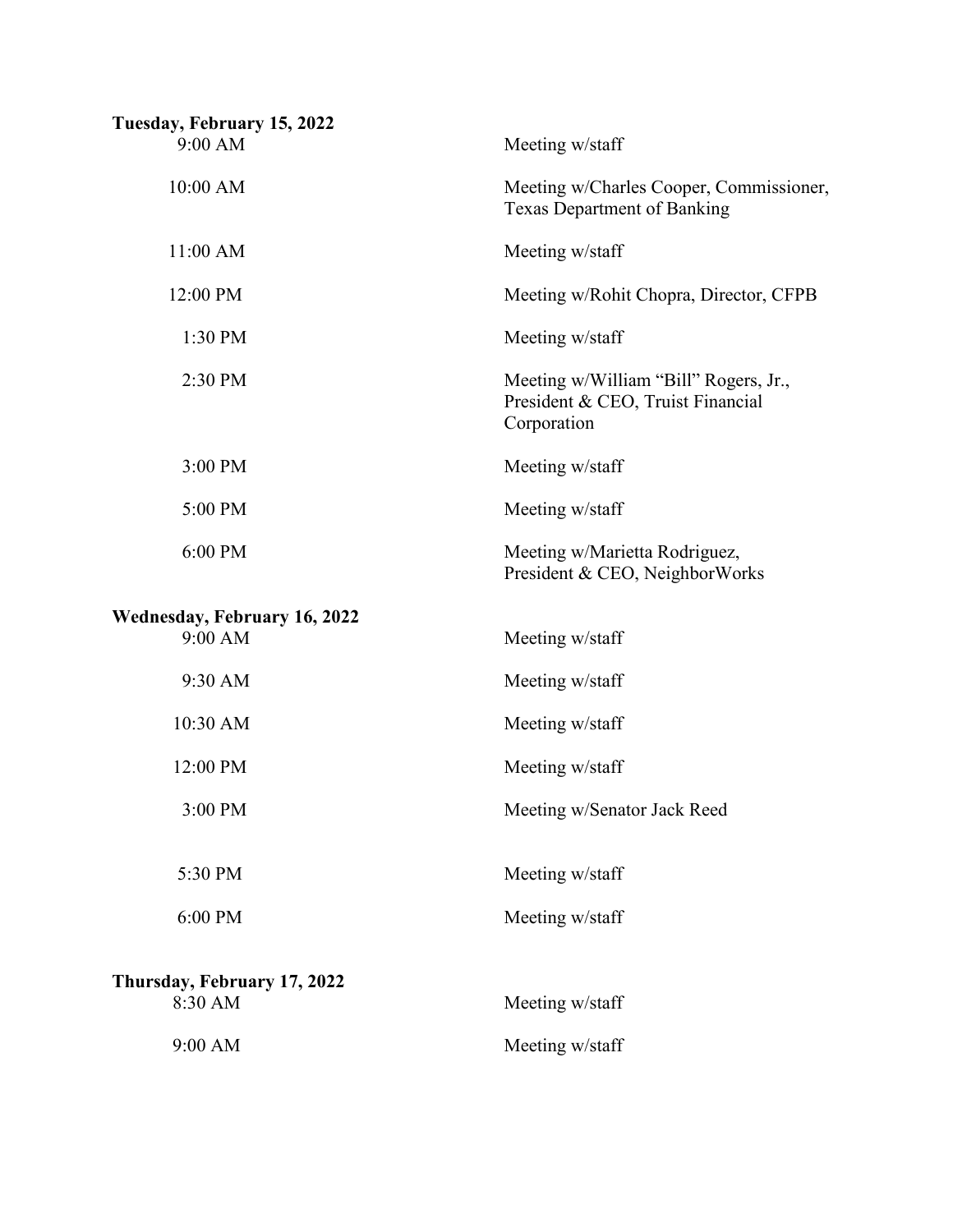| 10:00 AM                                            | Meeting w/Financial and Banking<br><b>Information Infrastructure Committee</b><br><b>Senior Leaders</b> |  |
|-----------------------------------------------------|---------------------------------------------------------------------------------------------------------|--|
| 11:00 AM                                            | Meeting w/staff                                                                                         |  |
| 12:00 PM                                            | Meeting w/staff                                                                                         |  |
| 1:00 PM                                             | Meeting w/staff                                                                                         |  |
| 2:00 PM                                             | Meeting w/NeighborWorks America Board                                                                   |  |
| 4:00 PM                                             | Meeting w/Jamie Dimon, CEO, JPMorgan<br>Chase                                                           |  |
| Friday, February 18, 2022                           |                                                                                                         |  |
| 9:00 AM                                             | Meeting w/staff                                                                                         |  |
| 10:00 AM                                            | Meeting w/staff                                                                                         |  |
| 11:00 AM                                            | Meeting w/staff                                                                                         |  |
| 12:00 PM                                            | Meeting w/staff                                                                                         |  |
| 1:00 PM                                             | Meeting w/staff                                                                                         |  |
| 2:30 PM                                             | Meeting w/staff                                                                                         |  |
| 4:00 PM                                             | Meeting w/staff                                                                                         |  |
| 4:30 PM                                             | Meeting w/staff                                                                                         |  |
| Monday, February 21, 2022<br><b>FEDERAL HOLIDAY</b> |                                                                                                         |  |
| Tuesday, February 22, 2022<br>9:00 AM               | Meeting w/staff                                                                                         |  |
|                                                     |                                                                                                         |  |

| $10:00$ AM | Meeting w/staff                        |
|------------|----------------------------------------|
| 11:00 AM   | Meeting w/Todd Harper, Chairman, NCUA  |
| 11:30 AM   | Meeting w/staff                        |
| 12:00 PM   | Meeting w/Rohit Chopra, Director, CFPB |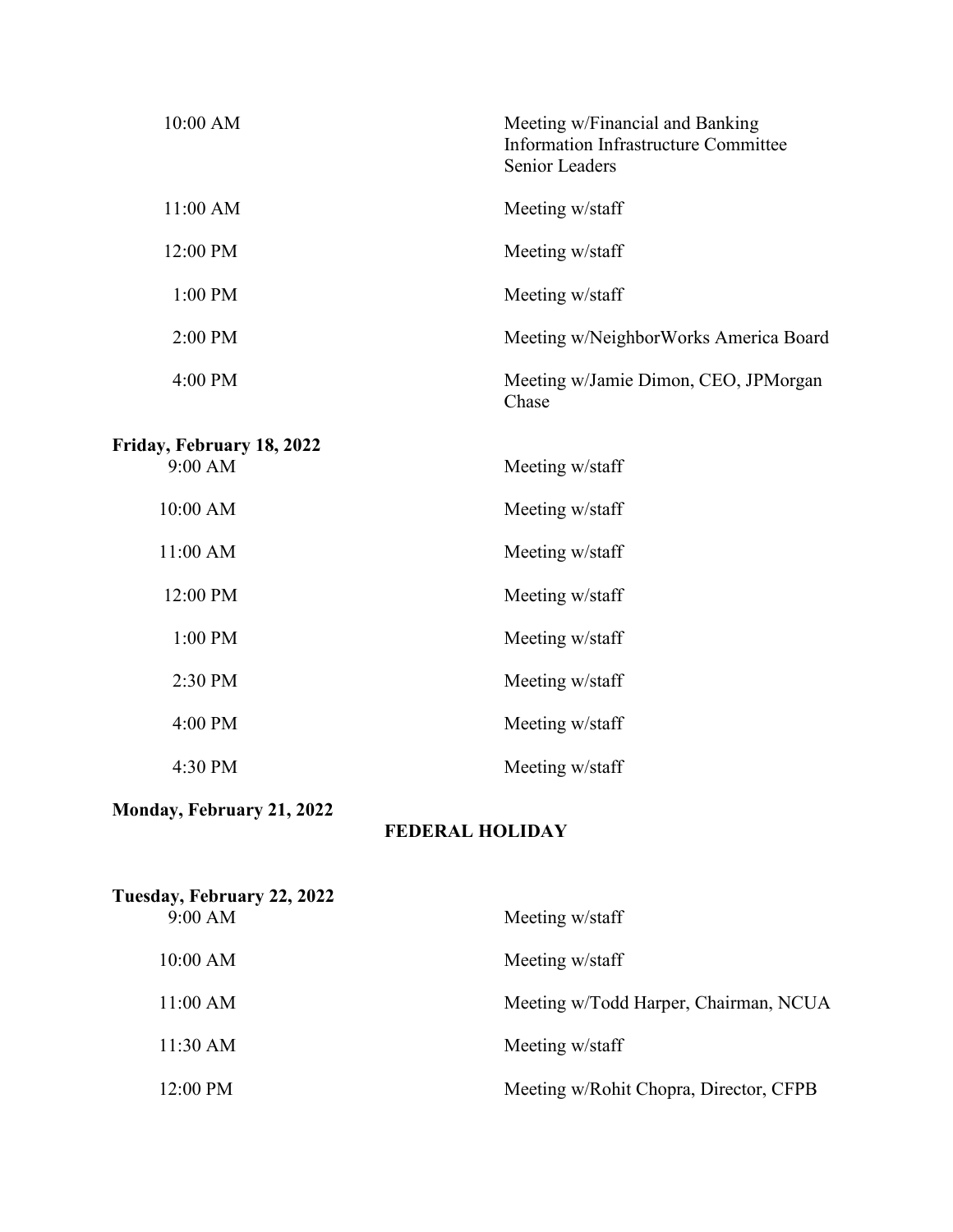| 1:00 PM                                         | Meeting w/staff                                                                                          |
|-------------------------------------------------|----------------------------------------------------------------------------------------------------------|
| 2:00 PM                                         | Meeting w/staff                                                                                          |
| 2:30 PM                                         | Meeting w/Gary Gensler, Chair, U.S.<br>Securities & Exchange Commission                                  |
| 3:00 PM                                         | Meeting w/staff                                                                                          |
| 4:30 PM                                         | Meeting w/staff                                                                                          |
| 5:30 PM                                         | Meeting w/staff                                                                                          |
| <b>Wednesday, February 23, 2022</b><br>10:30 AM | Meeting w/staff                                                                                          |
| 11:30 AM                                        | Meeting w/staff                                                                                          |
| 12:00 PM                                        | Meeting w/staff                                                                                          |
| 1:00 PM                                         | Meeting w/staff                                                                                          |
| 1:30 PM                                         | Meeting w/staff                                                                                          |
| 2:00 PM                                         | Meeting w/staff                                                                                          |
| 3:00 PM                                         | Meeting w/Christopher Winiecki,<br>Regulatory Relations Director, USAA                                   |
| 3:30 PM                                         | Meeting w/Marietta Rodriquez,<br>President & CEO, NeighborWorks                                          |
| 5:00 PM                                         | Meeting w/Martin Eakes, CEO, and Carl<br>Brown, Executive Staff Member, Self-Help<br><b>Credit Union</b> |
| Thursday, February 24, 2022<br>9:00 AM          | Meeting w/staff                                                                                          |
| 10:00 AM                                        | Meeting w/staff                                                                                          |
| 11:00 AM                                        | Meeting w/staff                                                                                          |
| 12:00 PM                                        | Meeting w/staff                                                                                          |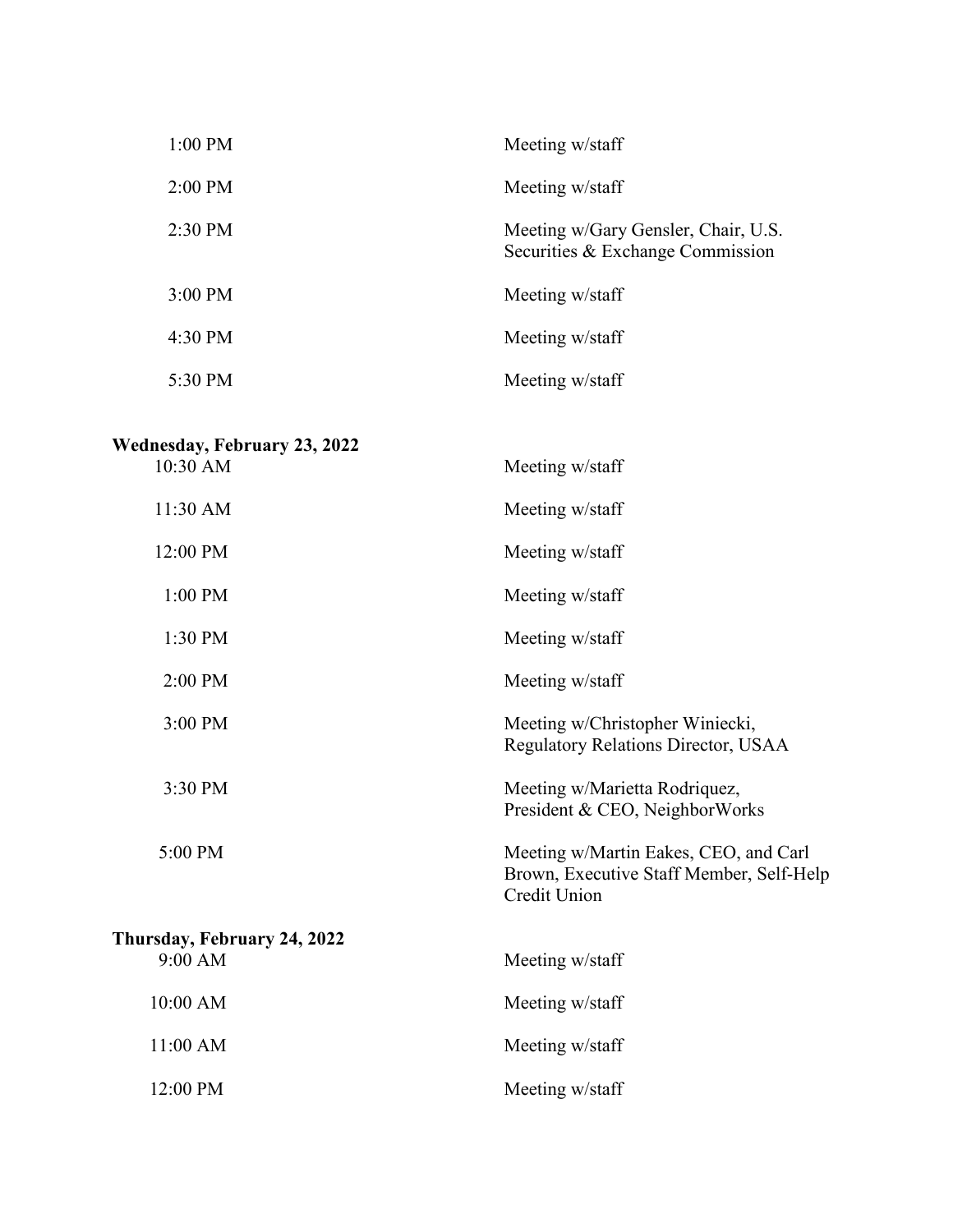| Meeting w/staff | $1:00$ PM |
|-----------------|-----------|
| Meeting w/staff | $2:00$ PM |
| Meeting w/staff | 3:30 PM   |
| Meeting w/staff | 4:30 PM   |

| Friday, February 25, 2022 |                                                                              |
|---------------------------|------------------------------------------------------------------------------|
| 9:15 AM                   | Meeting w/staff                                                              |
| 10:00 AM                  | Meeting w/staff                                                              |
| 11:00 AM                  | Meeting w/staff                                                              |
| 12:00 PM                  | Meeting w/staff                                                              |
| 1:00 PM                   | Meeting w/staff                                                              |
| 2:00 PM                   | Meeting w/staff                                                              |
| 3:00 PM                   | Meeting w/staff                                                              |
| 3:30 PM                   | Meeting w/staff                                                              |
| 5:00 PM                   | Meeting w/staff                                                              |
| Monday, February 28, 2022 |                                                                              |
| 8:30 AM                   | Meeting w/staff                                                              |
| 9:30 AM                   | Meeting w/staff                                                              |
| 10:30 AM                  | Meeting w/Bill Rogers, Jr., President &<br>CEO, Truist Financial Corporation |
| 11:00 AM                  | Meeting w/Michael Hsu, Acting<br>Comptroller of the Currency, OCC            |
| 12:15 PM                  | Meeting w/Rohit Chopra, Director, CFPB                                       |
| 2:00 PM                   | Meeting w/staff                                                              |
| 3:00 PM                   | Meeting w/staff                                                              |
|                           |                                                                              |